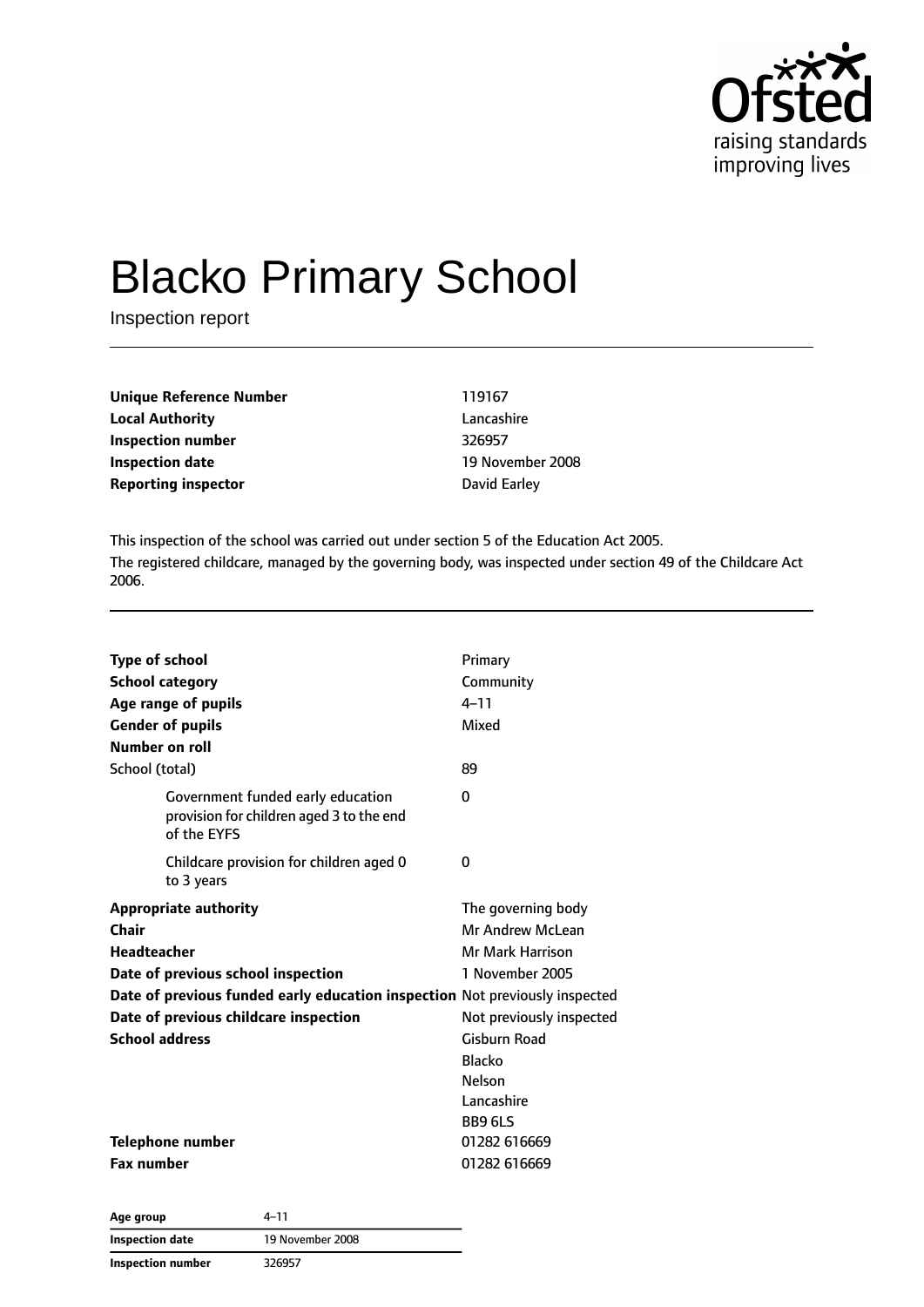.

<sup>©</sup> Crown copyright 2008

Website: www.ofsted.gov.uk

This document may be reproduced in whole or in part for non-commercial educational purposes, provided that the information quoted is reproduced without adaptation and the source and date of publication are stated.

Further copies of this report are obtainable from the school. Under the Education Act 2005, the school must provide a copy of this report free of charge to certain categories of people. A charge not exceeding the full cost of reproduction may be made for any other copies supplied.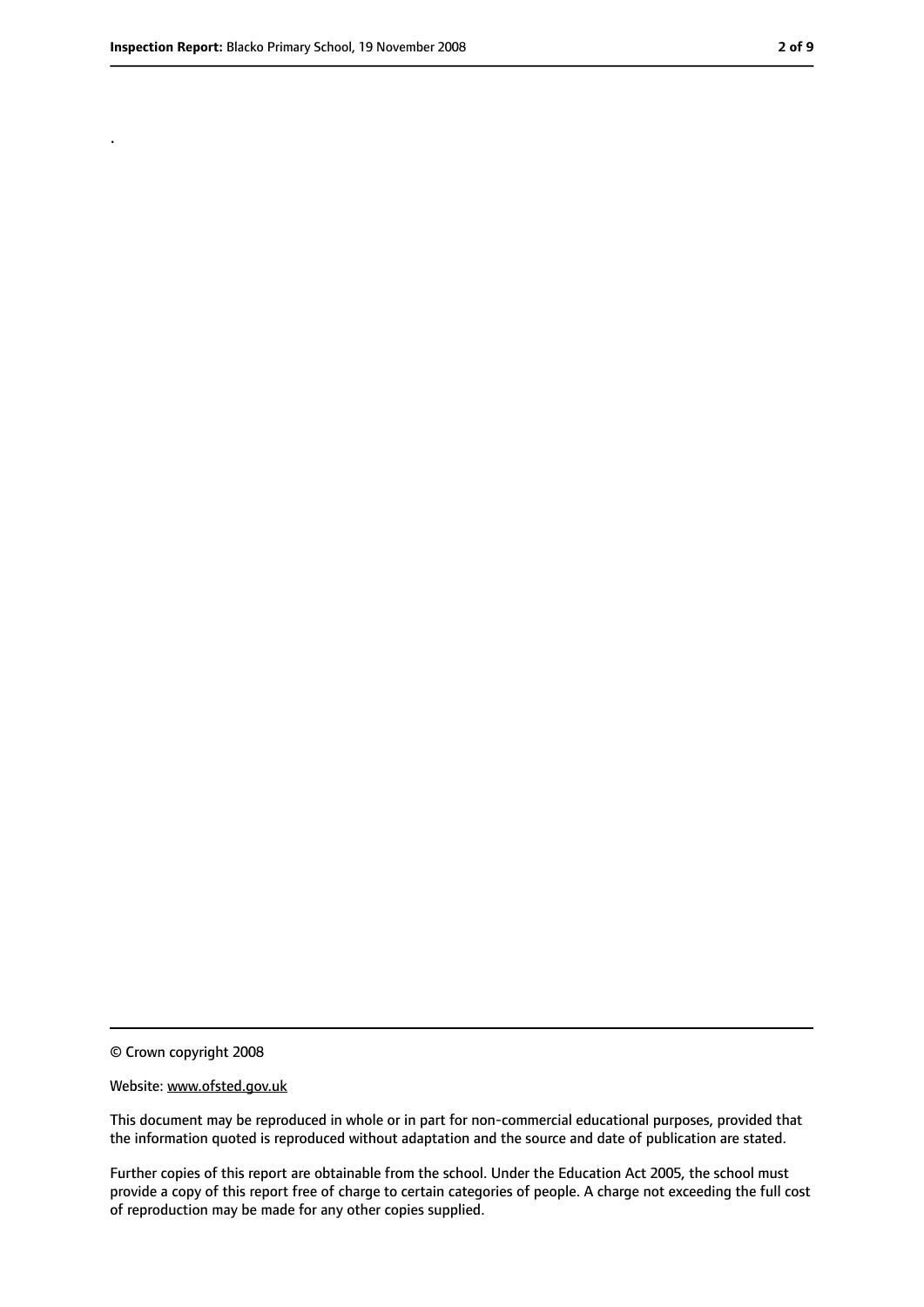# **Introduction**

The inspection was carried out by two Additional Inspectors. The inspectors evaluated the overall effectiveness of the school and investigated the following issues:

- achievement and standards in Key Stages 1 and 2:
- the consistency of teaching;
- progress in the Early Years Foundation Stage (EYFS).

Evidence was gathered from the observation of lessons, discussions with staff, pupils and governors, looking at pupils' work, school assessment data and documentation. Other aspects of the school's work were not investigated in detail, but the inspectors found no evidence that the school's own assessments, as given in its self evaluation, were not justified, and these have been included where appropriate in the report.

#### **Description of the school**

This is a smaller than average school in the village of Blacko. The proportion of pupils who are eligible for free school meals is below average. Most pupils are of White British heritage. The proportion of pupils with learning difficulties and/or disabilities is below average. The school provides extended provision for pupils before and after the school day. The school has achieved the Healthy Schools Award. The headteacher was appointed in May 2008.

### **Key for inspection grades**

| Grade 1 | Outstanding  |
|---------|--------------|
| Grade 2 | Good         |
| Grade 3 | Satisfactory |
| Grade 4 | Inadequate   |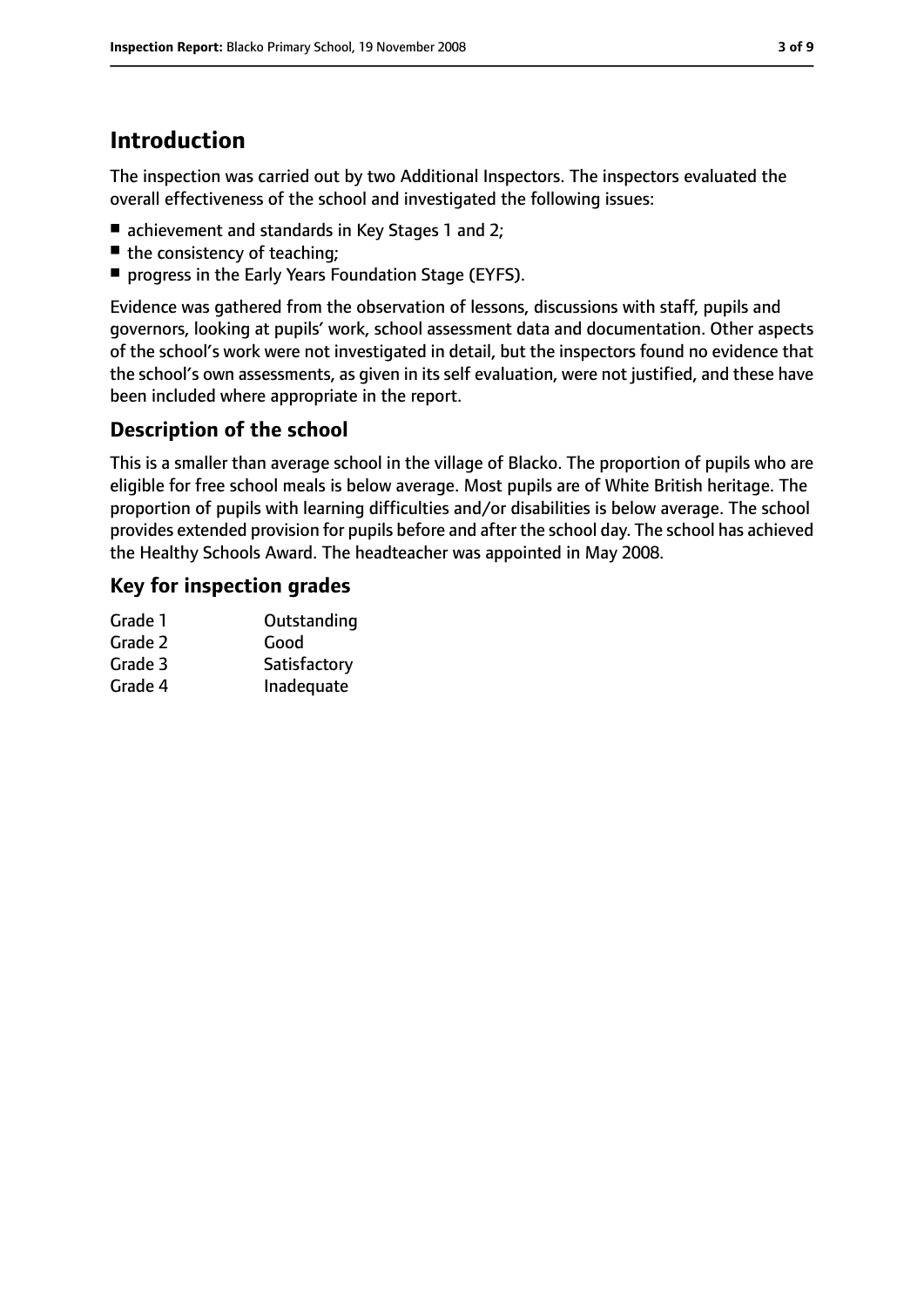## **Overall effectiveness of the school**

#### **Grade: 2**

This is a good and improving school with some outstanding features. It gives good value for money. Achievement for all pupils whatever their gender, age, ability or circumstances is good. Standards are usually well above average in Year 2 teacher assessments and Year 6 national tests. However, in 2008 standards at the end of Year 2 in reading, writing and mathematics dipped to average levels. This was because the school made inconsistent use of assessment and tracking systems and pupils did not make the expected progress. Pupils in the current Year 2 joined the school with lower than the usual skills and understanding but made good progress and have achieved well to be on track to reach average standards. This is because the school has taken swift and decisive action to ensure that closer monitoring of learning ensures better progress.

Results in the national tests in 2007 at the end of Year 6 in English, mathematics and science were significantly above average. The provisional results for 2008 are similar. Pupils in the current Year 6 are on track to reach above average standards. This represents good progress for most pupils because there is a large proportion of them who have learning difficulties and/or disabilities. However, some of the more able pupils at Key Stage 2 are not challenged sufficiently to make expected progress in writing and science.

Pupils' personal development and well-being, including their spiritual, moral, social and cultural development is good overall although understanding of wider international cultures is satisfactory. Attendance and punctuality are good. Pupils say they enjoy school. One pupil said, 'This is a great school to come to. I look forward to each new day.' Behaviour is good. Pupils have very positive attitudes towards learning and know how to keep safe and healthy. They take regular exercise and help to run the school allotment. The children's council has a real voice in the life of the school and pupils are considerate of those lessfortunate than themselves. For instance, they are involved in fundraising for the local children's hospice. The older pupils take their responsibilities seriously and play leaders provide valuable support for their peers. Pupils support community events enthusiastically.

The quality of teaching and learning is good. Lessons are generally lively and interesting so that pupils enjoy learning and want to learn. For example, in Year 2 the teacher made good use of illustrations on the interactive whiteboard in order to extend skills in doubling and halving. Teachers have good subject knowledge and use this effectively to provide clear explanations and ask challenging questions. Good use is usually made of assessment to ensure that work is well suited to pupils' different abilities. Occasionally, there are missed opportunities to further challenge more able pupils. Teaching assistants are well deployed, particularly in support of pupils who have learning difficulties and/or disabilities. Pupils are confident to talk to teachers and peers about their work and have a good understanding of how to improve their learning.

The curriculum is good. It is well planned to ensure that pupils build securely on what has gone before. There is a good focus on the skills of literacy, numeracy and information and communication technology (ICT) and these are increasingly used in other subjects in order to give a purpose and relevance to learning. Enrichment is good. There are lots of visits, visitors and extra-curricular activities. For example, when pupils visit a science museum or work in role with an expert on Aztecs, their learning is extended and horizons are widened. This enrichment is further enhanced by weeks with a particular focus on books or the arts, and by strong links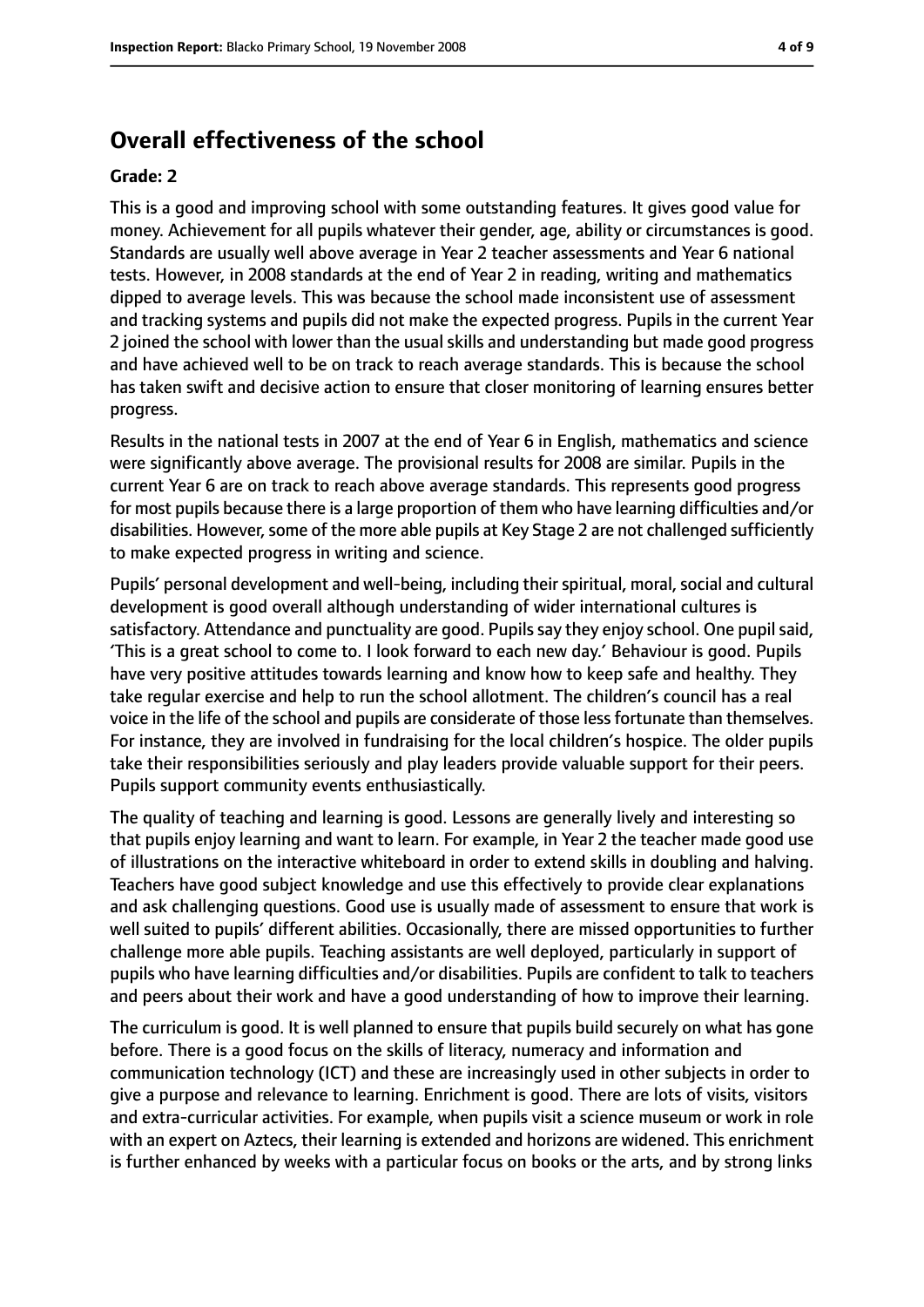with other schools. The before- and after-school clubs make a good contribution to meeting the needs of the local community by enabling the school to provide full day care.

Care, guidance and support are good overall. Pastoral care is excellent. Pupils say that they are looked after 'superbly'. All required safeguarding and child protection procedures are in place. There is an extremely strong family atmosphere where each pupil is highly valued and there are very close links with parents. Very effective links with external agencies ensure that pupils and their families are supported well. Parents appreciate that their children are very well cared for. One parent who commented, 'It is a caring school with a very good ethos', endorses the view of the majority. There are rigorous systems for assessing and tracking progress. However, targets for improvement are not used consistently across the school, resulting in missed opportunities to extend learning.

Leadership and management are good. The headteacher provides strong leadership. He has a very clear vision for improvement, building on the school's existing strengths. He is well supported by staff and governors who work well as a team to set challenging targets and provide the best for each pupil. Performance is evaluated rigorously and this leads to clear and realistic development planning focused on raising standards and improving provision. The promotion of community cohesion is good overall although the school is aware of the need to provide further opportunities for pupils to learn about the wider global community. Governance is good. Governors have a good understanding of the school and provide both support and challenge in the drive to ensure the best for each pupil. Good progress has been made since the previous inspection and the school has good capacity to improve further.

#### **Effectiveness of the Early Years Foundation Stage**

#### **Grade: 1**

Children join the EYFS (Reception) with skills and abilities that are generally in line with those expected for their age. However, this varies considerably from year-to-year. In the current Reception class, for example, the children entered the school with attainment above expectations, especially in mathematics and communication, language and literacy. Children get off to a flying start and achievement and progress are excellent. By the time they start Year 1 most reach well above the goals expected for their learning. Excellent induction arrangements enable the children to settle quickly. Very good links are forged with parents and the staff provide regular feedback to them about their children's progress. All areas of learning are exceptionally well planned for and resourced. Staff are very diligent in maintaining a stimulating learning environment. Rigorous assessment helps to ensure that the wide range of activities is appropriately challenging. Very effective use is made of the recently developed outdoor area. Children have very positive attitudes to learning. For example, when helping 'Bob the Builder' they built walls with great enthusiasm and enjoyment. Personal development and well-being are excellent so that children grow in confidence and independence. Children are very well cared for and the EYFS is very well led and managed.

#### **What the school should do to improve further**

- Accelerate progress and raise standards for more able pupils in Key Stage 2 in writing and science.
- Ensure that all pupils know their targets for improvement so that they know clearly what they need to do in order to improve.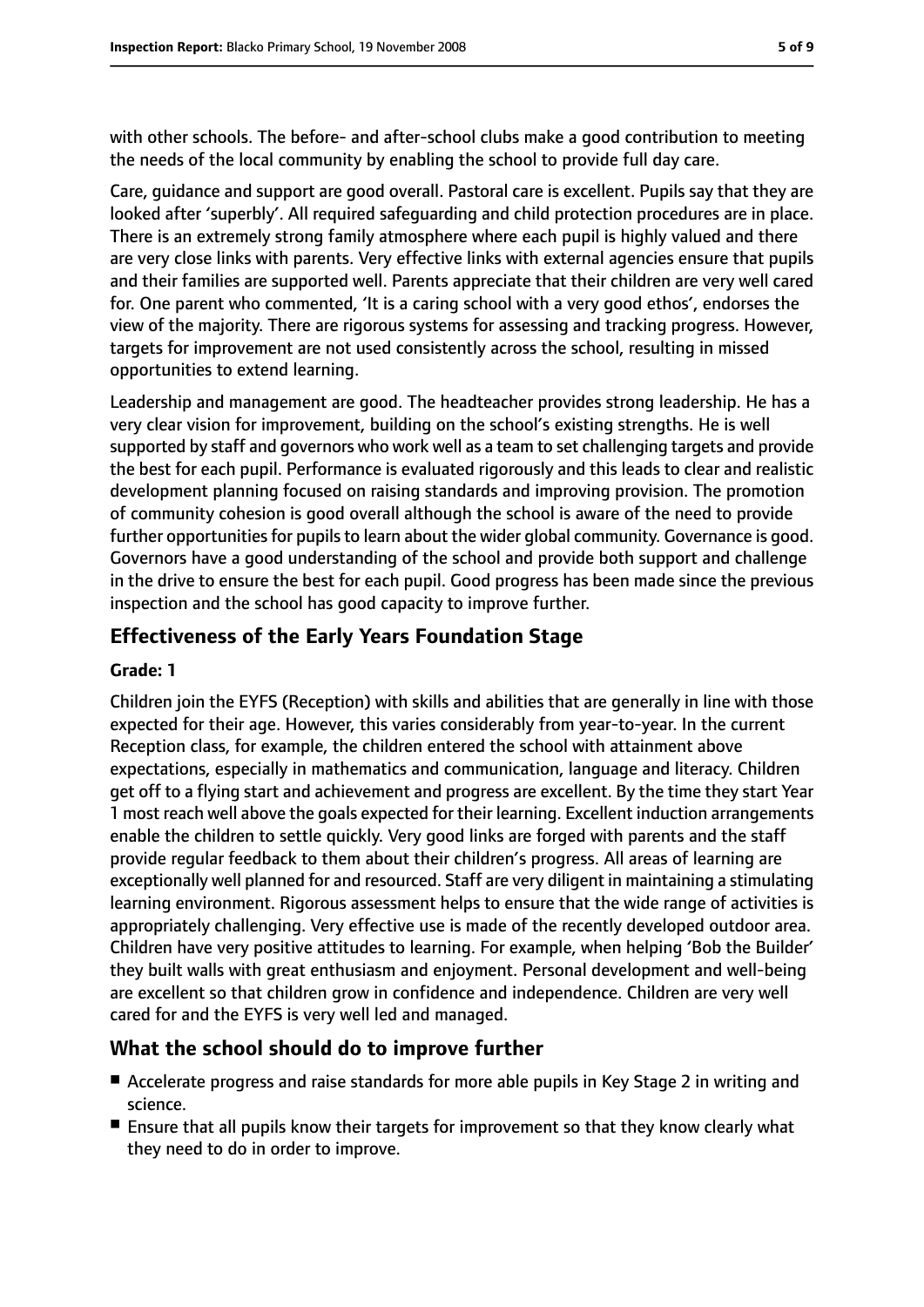**Any complaints about the inspection or the report should be made following the procedures set out in the guidance 'Complaints about school inspection', which is available from Ofsted's website: www.ofsted.gov.uk.**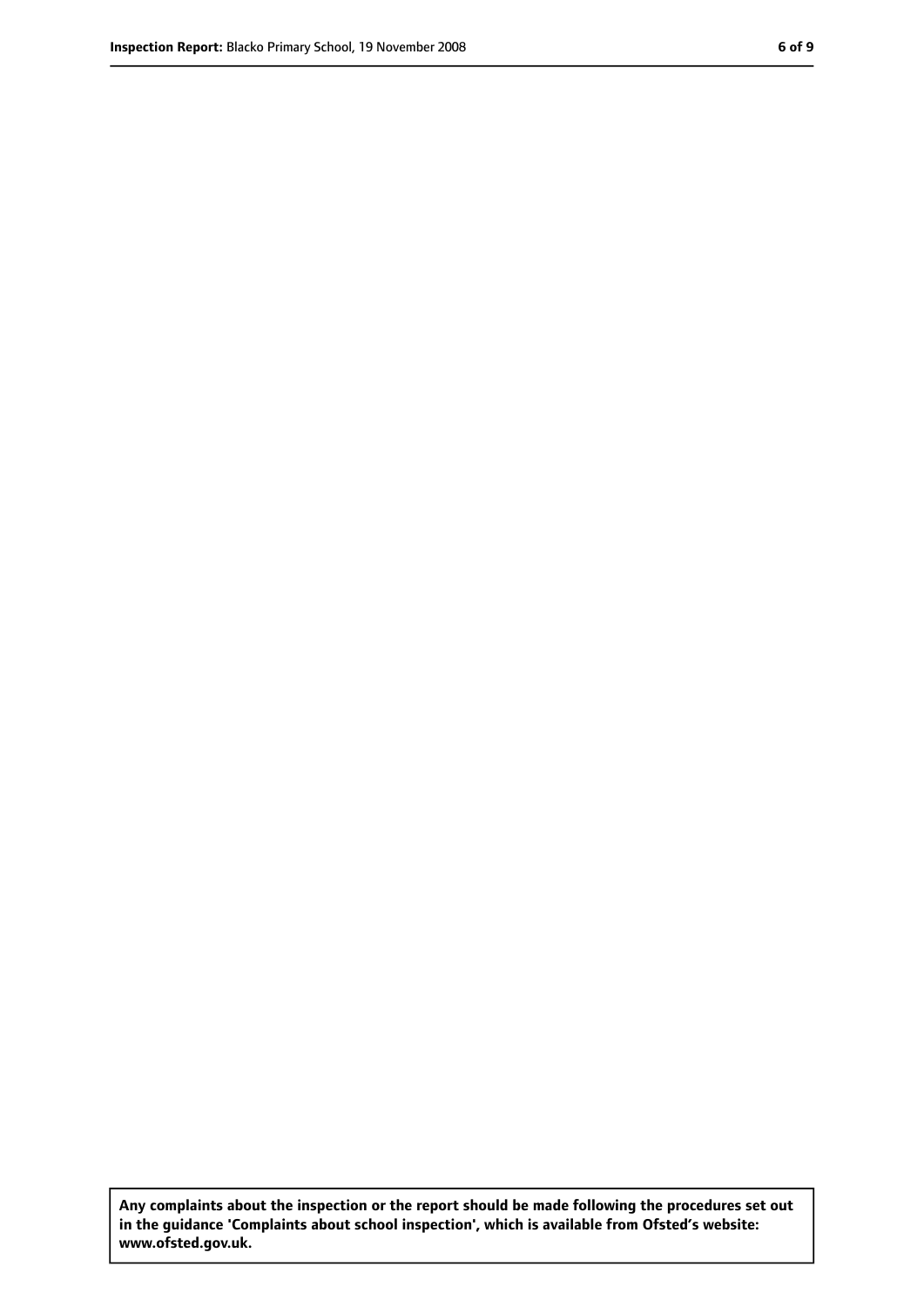# **Inspection judgements**

| \ Key to judgements: grade 1 is outstanding, grade 2 good, grade 3 satisfactory, and | <b>School</b>  |
|--------------------------------------------------------------------------------------|----------------|
| arade 4 inadequate                                                                   | <b>Overall</b> |

#### **Overall effectiveness**

| How effective, efficient and inclusive is the provision of<br>education, integrated care and any extended services in meeting the<br>needs of learners? |     |
|---------------------------------------------------------------------------------------------------------------------------------------------------------|-----|
| Effective steps have been taken to promote improvement since the last<br>inspection                                                                     | Yes |
| How well does the school work in partnership with others to promote learners'<br>well being?                                                            |     |
| The capacity to make any necessary improvements                                                                                                         |     |

## **Effectiveness of the Early Years Foundation Stage**

| How effective is the provision in meeting the needs of children in the<br>EYFS?              |  |
|----------------------------------------------------------------------------------------------|--|
| How well do children in the EYFS achieve?                                                    |  |
| How good are the overall personal development and well-being of the children<br>in the EYFS? |  |
| How effectively are children in the EYFS helped to learn and develop?                        |  |
| How effectively is the welfare of children in the EYFS promoted?                             |  |
| How effectively is provision in the EYFS led and managed?                                    |  |

#### **Achievement and standards**

| How well do learners achieve?                                                  |  |
|--------------------------------------------------------------------------------|--|
| $\vert$ The standards <sup>1</sup> reached by learners                         |  |
| How well learners make progress, taking account of any significant variations  |  |
| between groups of learners                                                     |  |
| How well learners with learning difficulties and/or disabilities make progress |  |

#### **Annex A**

<sup>&</sup>lt;sup>1</sup>Grade 1 - Exceptionally and consistently high; Grade 2 - Generally above average with none significantly below average; Grade 3 - Broadly average to below average; Grade 4 - Exceptionally low.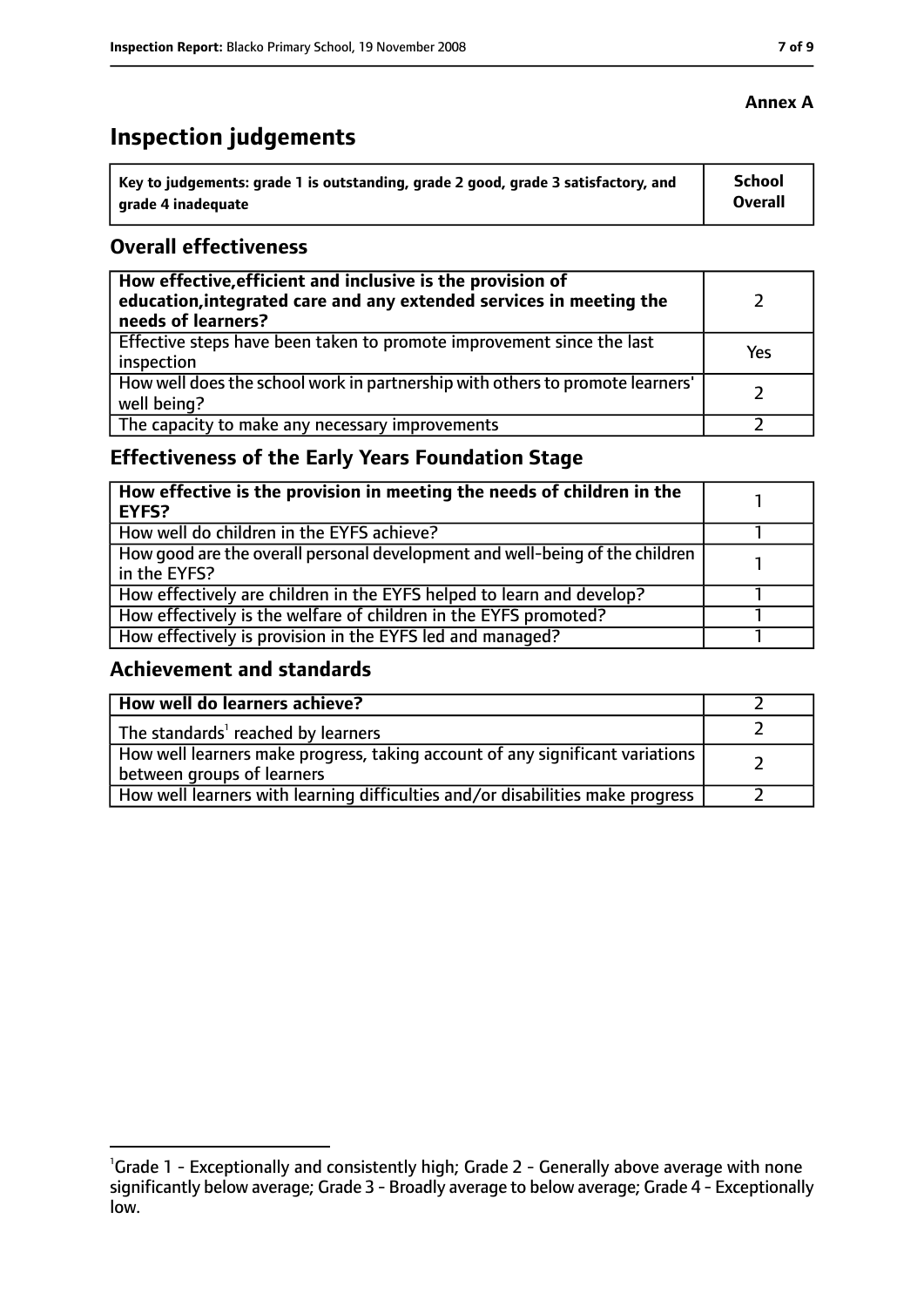## **Personal development and well-being**

| How good are the overall personal development and well-being of the<br>learners?                                 |  |
|------------------------------------------------------------------------------------------------------------------|--|
| The extent of learners' spiritual, moral, social and cultural development                                        |  |
| The extent to which learners adopt healthy lifestyles                                                            |  |
| The extent to which learners adopt safe practices                                                                |  |
| The extent to which learners enjoy their education                                                               |  |
| The attendance of learners                                                                                       |  |
| The behaviour of learners                                                                                        |  |
| The extent to which learners make a positive contribution to the community                                       |  |
| How well learners develop workplace and other skills that will contribute to<br>their future economic well-being |  |

# **The quality of provision**

| How effective are teaching and learning in meeting the full range of<br>learners' needs?              |  |
|-------------------------------------------------------------------------------------------------------|--|
| How well do the curriculum and other activities meet the range of needs and<br>interests of learners? |  |
| How well are learners cared for, quided and supported?                                                |  |

## **Leadership and management**

| How effective are leadership and management in raising achievement<br>and supporting all learners?                                              |     |
|-------------------------------------------------------------------------------------------------------------------------------------------------|-----|
| How effectively leaders and managers at all levels set clear direction leading<br>to improvement and promote high quality of care and education |     |
| How effectively leaders and managers use challenging targets to raise standards                                                                 |     |
| The effectiveness of the school's self-evaluation                                                                                               |     |
| How well equality of opportunity is promoted and discrimination eliminated                                                                      |     |
| How well does the school contribute to community cohesion?                                                                                      |     |
| How effectively and efficiently resources, including staff, are deployed to<br>achieve value for money                                          |     |
| The extent to which governors and other supervisory boards discharge their<br>responsibilities                                                  |     |
| Do procedures for safeguarding learners meet current government<br>requirements?                                                                | Yes |
| Does this school require special measures?                                                                                                      | No  |
| Does this school require a notice to improve?                                                                                                   | No  |